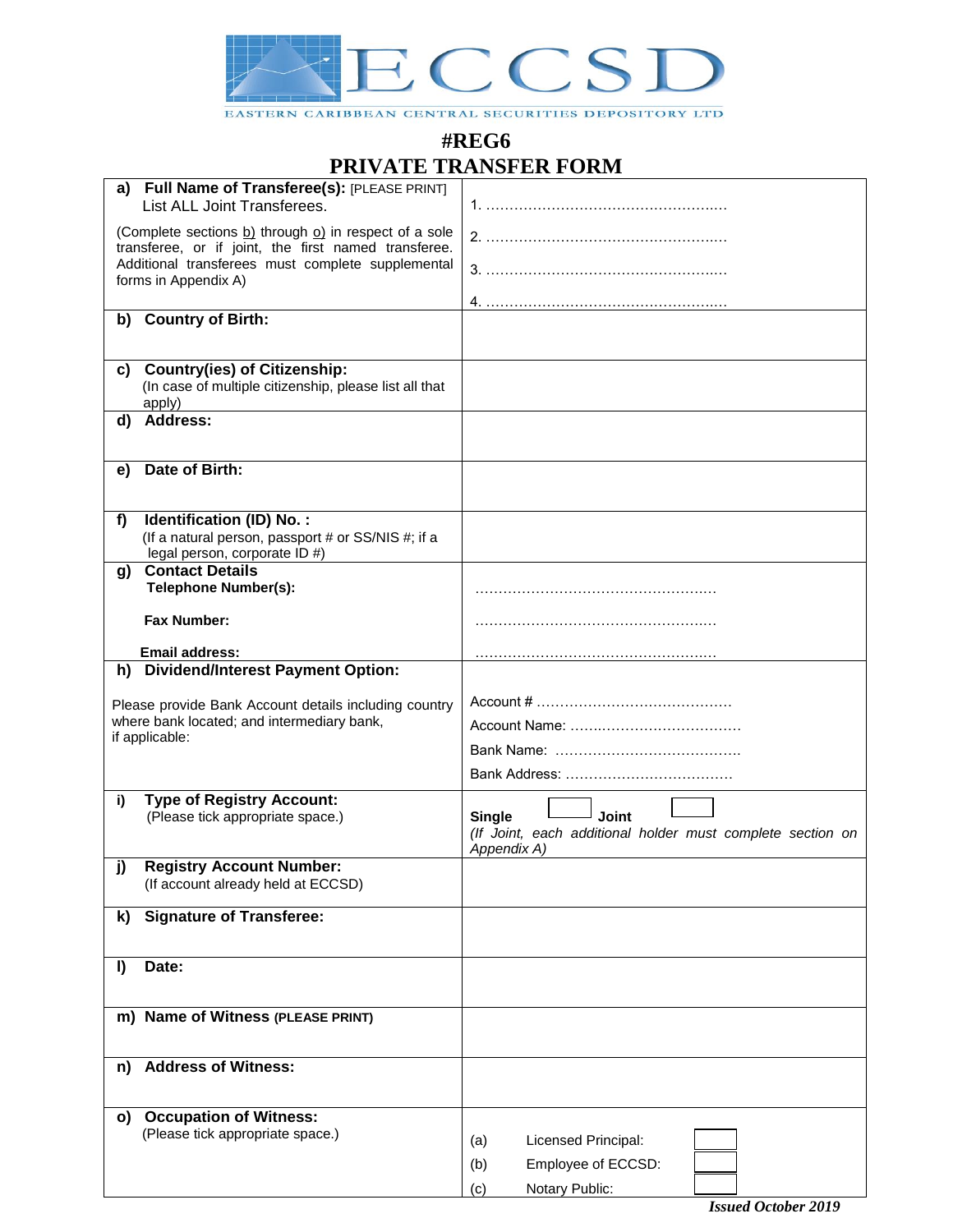| <b>Signature of Witness:</b><br>p)                                                                  |                               |  |  |  |
|-----------------------------------------------------------------------------------------------------|-------------------------------|--|--|--|
| (If Notary, affix seal; if Principal, affix stamp of                                                |                               |  |  |  |
| Intermediary firm.)                                                                                 |                               |  |  |  |
|                                                                                                     |                               |  |  |  |
| Full Name of Transferor(s): [PLEASE PRINT]<br>q)                                                    |                               |  |  |  |
| List ALL Joint Transferors.                                                                         |                               |  |  |  |
|                                                                                                     |                               |  |  |  |
| (Complete sections $\underline{u}$ ) through $\underline{v}$ ) in respect of a sole                 |                               |  |  |  |
| transferor or the Primary Person, or if none<br>designated, the first-named, for joint transferors. |                               |  |  |  |
| Where no Primary Person is designated, additional                                                   |                               |  |  |  |
| transferors must complete supplemental forms in                                                     |                               |  |  |  |
| Appendix B)                                                                                         |                               |  |  |  |
| <b>Trading Symbol(s) of Securities (if</b><br>r)                                                    |                               |  |  |  |
| applicable):                                                                                        |                               |  |  |  |
| <b>Number of Securities to be transferred:</b><br>s)                                                |                               |  |  |  |
|                                                                                                     |                               |  |  |  |
|                                                                                                     |                               |  |  |  |
| <b>Transferor(s) Registry Account Number:</b><br>t)                                                 |                               |  |  |  |
|                                                                                                     |                               |  |  |  |
| <b>Type of Registry Account:</b><br>u)                                                              |                               |  |  |  |
| (Please tick appropriate space.)                                                                    | <b>Joint</b><br><b>Single</b> |  |  |  |
| <b>Signature of Transferor:</b>                                                                     |                               |  |  |  |
| V)                                                                                                  |                               |  |  |  |
|                                                                                                     |                               |  |  |  |
| Date:<br>w)                                                                                         |                               |  |  |  |
|                                                                                                     |                               |  |  |  |
| <b>Name of Witness (PLEASE PRINT)</b><br>X)                                                         |                               |  |  |  |
|                                                                                                     |                               |  |  |  |
|                                                                                                     |                               |  |  |  |
| <b>Address of Witness:</b><br>y)                                                                    |                               |  |  |  |
|                                                                                                     |                               |  |  |  |
| <b>Occupation of Witness:</b><br>z)                                                                 |                               |  |  |  |
| (Please tick appropriate space.)                                                                    | Licensed Principal:<br>(a)    |  |  |  |
|                                                                                                     |                               |  |  |  |
|                                                                                                     | (b)<br>Employee of ECCSD:     |  |  |  |
|                                                                                                     | Notary Public:<br>(c)         |  |  |  |
| aa) Signature of Witness:<br>(If Notary, affix seal; if Principal, affix stamp of                   |                               |  |  |  |
| Intermediary firm.)                                                                                 |                               |  |  |  |
|                                                                                                     |                               |  |  |  |
|                                                                                                     |                               |  |  |  |
|                                                                                                     |                               |  |  |  |
| <b>ECCSR OFFICIAL USE:</b>                                                                          |                               |  |  |  |
|                                                                                                     |                               |  |  |  |
|                                                                                                     |                               |  |  |  |
| Checked By:                                                                                         |                               |  |  |  |
|                                                                                                     |                               |  |  |  |
|                                                                                                     |                               |  |  |  |

*The fees payable for Private Sale Transfers are listed below:*

*Units of Securities Fee Payable 0 – 10,000 units \$30.00 per party 10,001 – 100,000 units \$60.00 per party Above 100,000 units \$150.00 per party*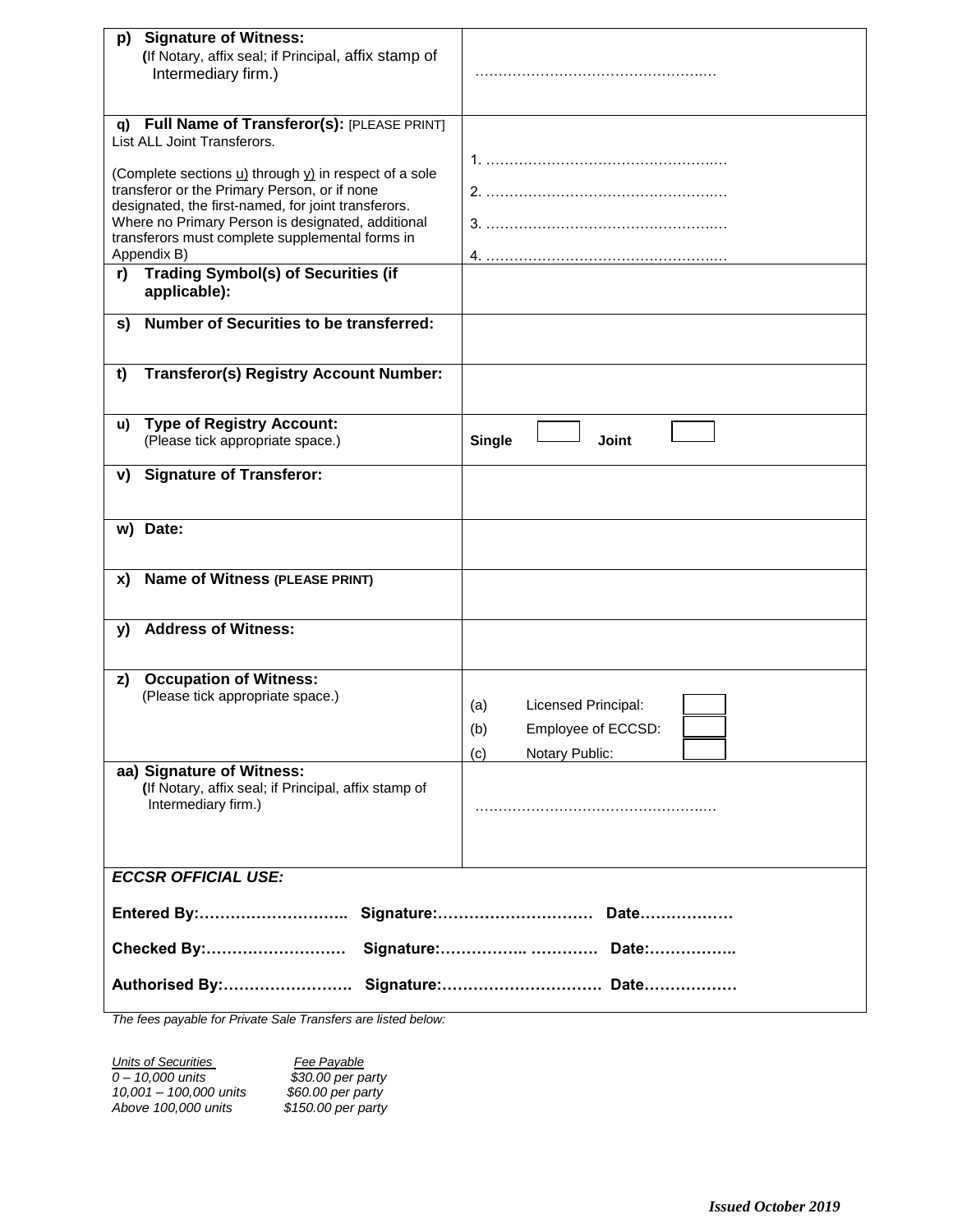

## **#REG6 APPENDIX A - JOINT TRANSFEREE SUPPLEMENT**

|    |                                                                                                                 | <u>Soult their of Brund bett belief</u>                                          |
|----|-----------------------------------------------------------------------------------------------------------------|----------------------------------------------------------------------------------|
| a) | Full Name of Transferee: [PLEASE PRINT]                                                                         |                                                                                  |
| b) | <b>Country of Birth:</b>                                                                                        |                                                                                  |
| C) | <b>Country(ies) of Citizenship:</b><br>(In case of multiple citizenship, please list all that<br>apply)         |                                                                                  |
| d) | <b>Address:</b>                                                                                                 |                                                                                  |
| e) | Date of Birth:                                                                                                  |                                                                                  |
| f) | Identification (ID) No.:<br>(If a natural person, passport # or SS/NIS #; if a<br>legal person, corporate ID #) |                                                                                  |
| g) | <b>Contact Details</b><br>Telephone Number(s):                                                                  |                                                                                  |
|    | Fax Number:                                                                                                     |                                                                                  |
|    | Email address:                                                                                                  |                                                                                  |
| h) | <b>Signature of Transferee:</b>                                                                                 |                                                                                  |
| i) | Date:                                                                                                           |                                                                                  |
| j) | Name of Witness (PLEASE PRINT) :                                                                                |                                                                                  |
| k) | Address of Witness:                                                                                             |                                                                                  |
| I) | Occupation of Witness:<br>(Please tick appropriate space.)                                                      | Licensed Principal:<br>(a)<br>Employee of ECCSD:<br>(b)<br>Notary Public:<br>(c) |
|    | m) Signature of Witness:                                                                                        |                                                                                  |
|    | (If Notary, affix seal; if Principal, affix stamp of<br>Intermediary firm.)                                     |                                                                                  |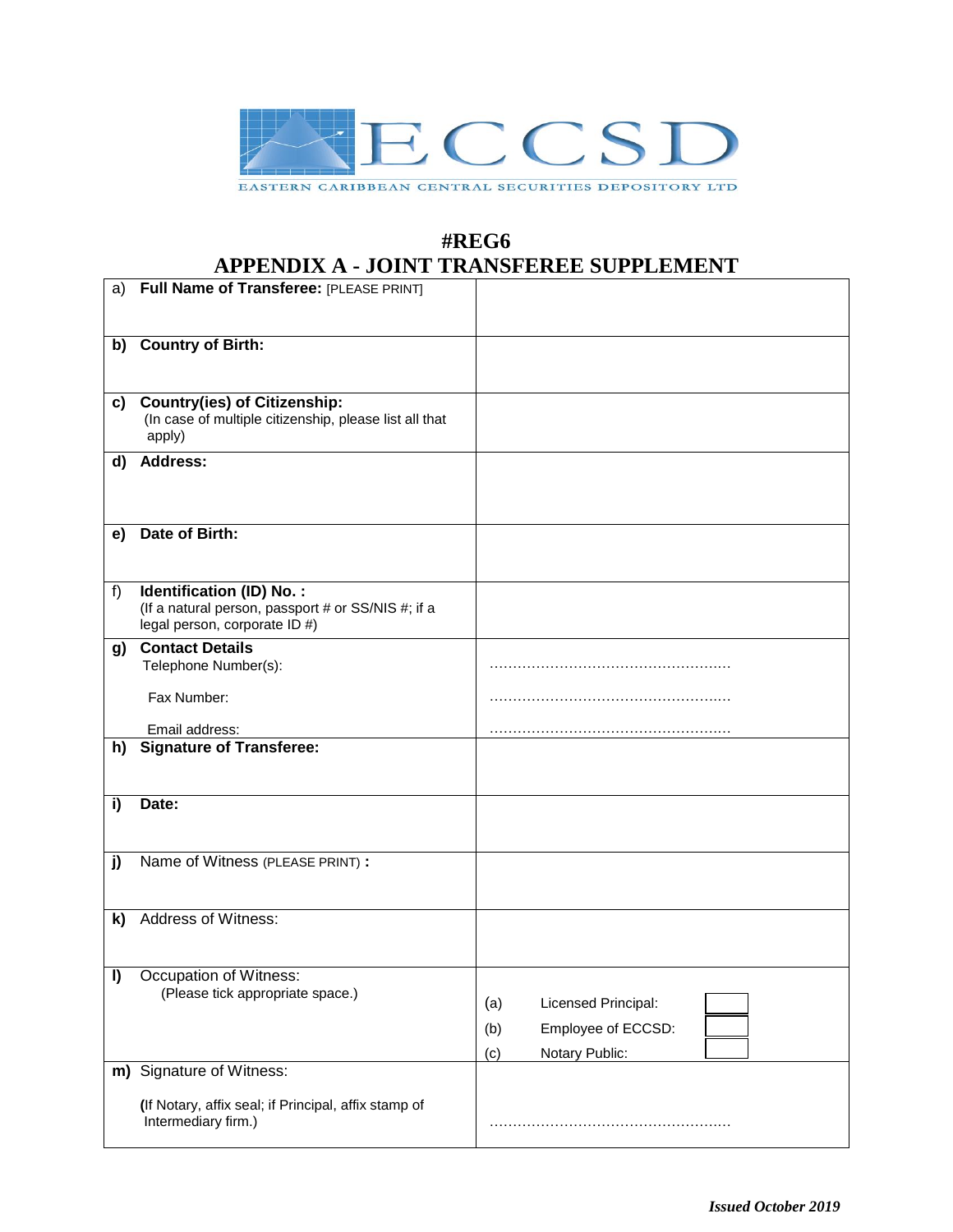NB: **A separate Supplement must be completed for EACH additional Transferee and attached to the Private Transfer Form.**